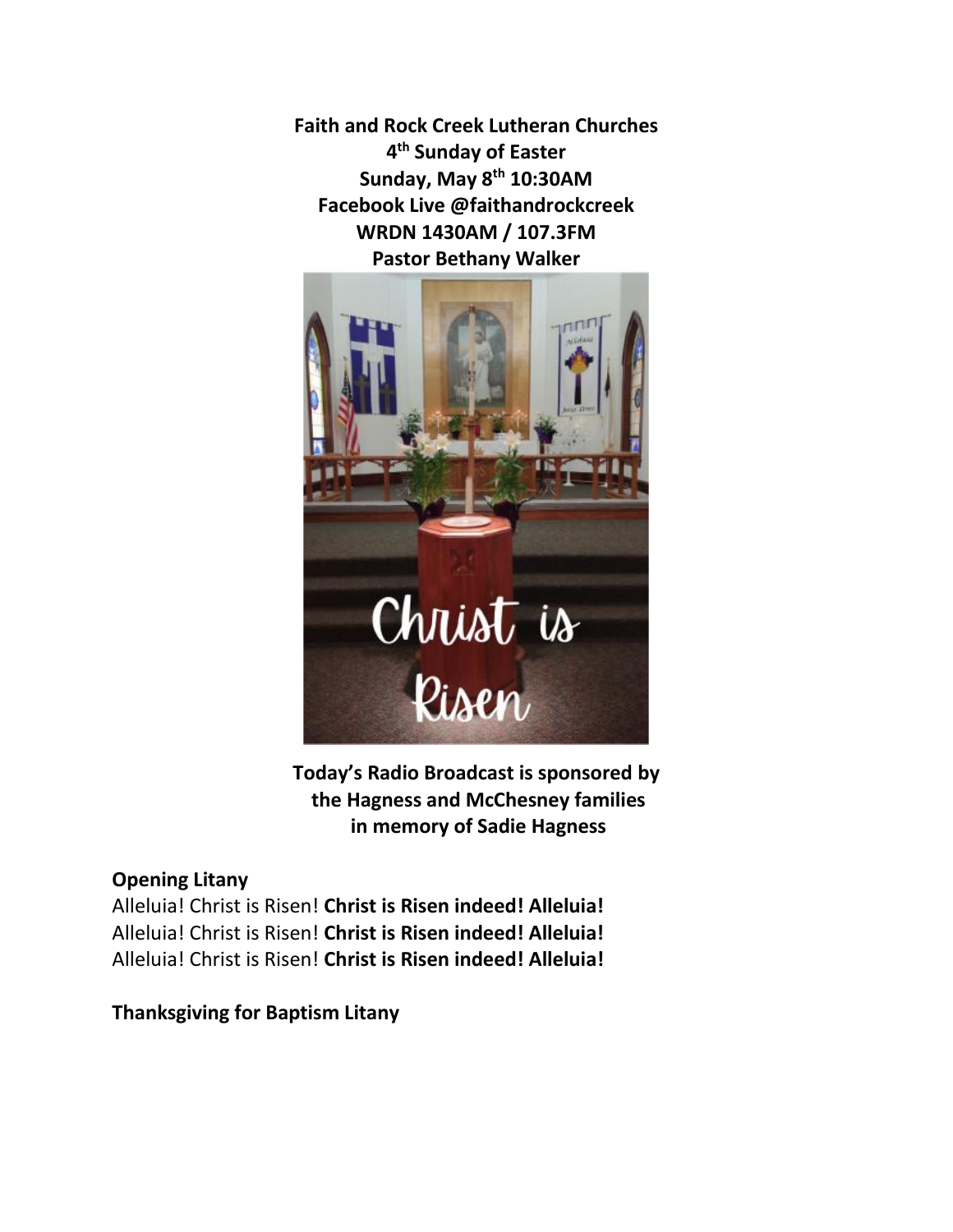# **Opening Hymn** Jesus Christ is Risen Today LBW 151

Jesus Christ is ris'n today, Alleluia. Our triumphant holy day, Alleluia. Who did once upon the cross, Alleluia . Suffer to redeem our loss, Alleluia. Hymns of praise then let us sing, Alleluia. Unto Christ, our heav'nly king, Alleluia. Who endured the cross and grave, Alleluia. Sinners to redeem and save, Alleluia. But the pains which he endured, Alleluia. Our salvation have procured, Alleluia. Now above the sky he's king, Alleluia. Where the angels ever sing, Alleluia. Sing we to our God above, Alleluia. Praise eternal as his love, Alleluia. Praise him all you heav'nly host, Alleluia. Father, Son and Holy Ghost, Alleluia.

## **Greeting**

The grace of our risen Lord Jesus Christ, the love of God and the communion of the Holy Spirit be with you all. **And also with you.**  Alleluia! Christ is Risen! **Christ is Risen indeed! Alleluia!**

# **Prayer of the Day**

O God of peace, you brought again from the dead our Lord Jesus Christ, the great shepherd of the sheep. By the blood of your eternal covenant, make us complete in everything good that we may do your will, and work among us all that is wellpleasing in your sight, through Jesus Christ, our Savior and Lord, who lives and reigns with you and the Holy Spirit, one God, now and forever. **Amen.**

# **Children's Message**

# **First Reading Acts 9:36-43**

 $36$ Now in Joppa there was a disciple whose name was Tabitha, which in Greek is Dorcas. She was devoted to good works and acts of charity.  $37$ At that time she became ill and died. When they had washed her, they laid her in a room upstairs.  $38$ Since Lydda was near Joppa, the disciples, who heard that Peter was there, sent two men to him with the request, "Please come to us without delay." <sup>39</sup>So Peter got up and went with them; and when he arrived, they took him to the room upstairs. All the widows stood beside him, weeping and showing tunics and other clothing that Dorcas had made while she was with them. <sup>40</sup>Peter put all of them outside, and then he knelt down and prayed. He turned to the body and said, "Tabitha, get up." Then she opened her eyes, and seeing Peter, she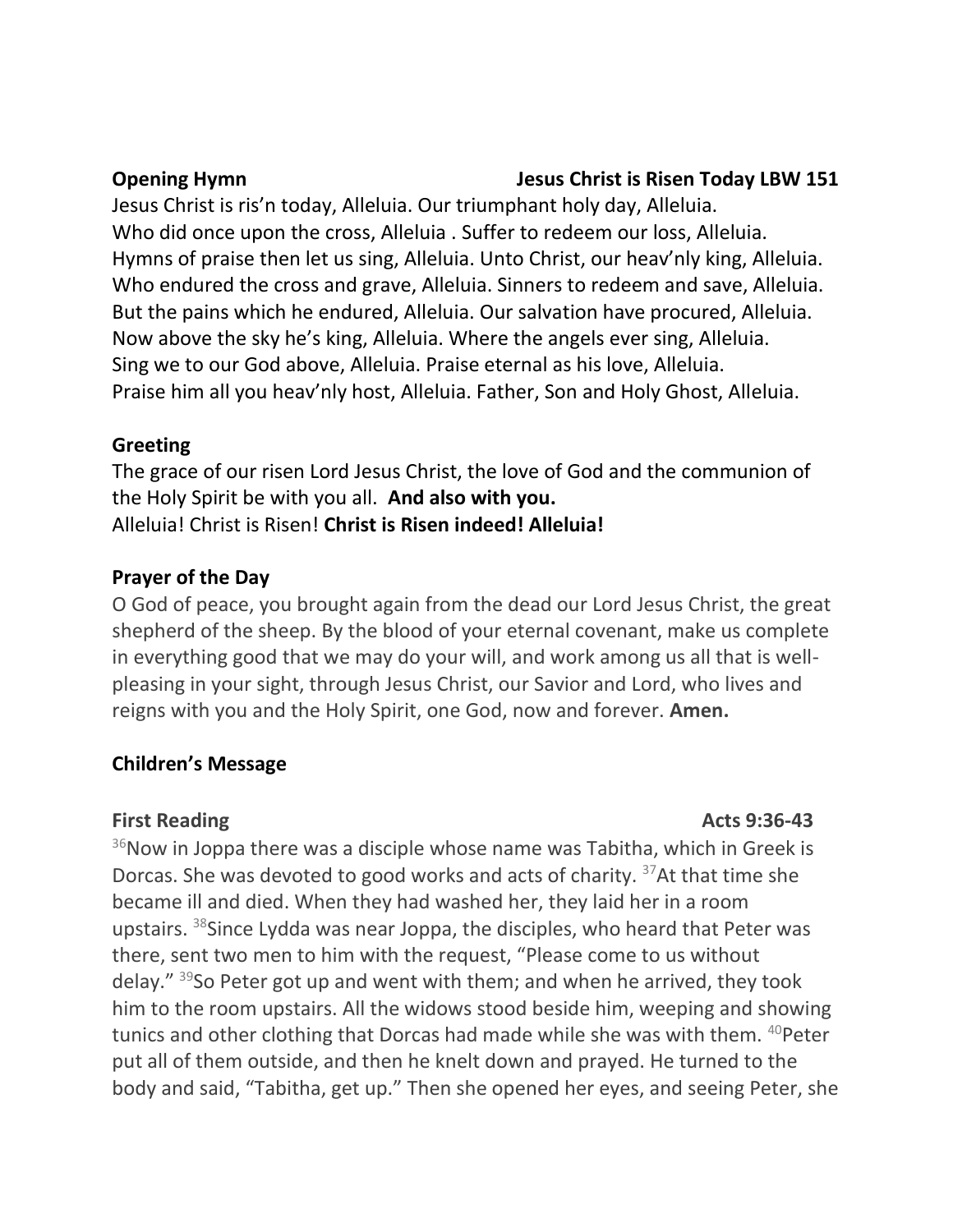sat up. <sup>41</sup>He gave her his hand and helped her up. Then calling the saints and widows, he showed her to be alive. <sup>42</sup>This became known throughout Joppa, and many believed in the Lord. <sup>43</sup>Meanwhile he stayed in Joppa for some time with a certain Simon, a tanner.

The Word of the Lord. **Thanks be to God.** 

# <sup>1</sup>The LORD is my shepherd; I shall not be in want. <sup>2</sup>**The LORD makes me lie down in green pastures and leads me beside still waters.** <sup>3</sup>You restore my soul, O LORD, and guide me along right pathways for your name's sake. <sup>4</sup>**Though I walk through the valley of the shadow of death, I shall fear no evil; for you are with me; your rod and your staff, they comfort me.** <sup>5</sup>You prepare a table before me in the presence of my enemies; you anoint my head with oil, and my cup is running over. 6 **Surely goodness and mercy shall follow me all the days of my life, and I will dwell in the house of the LORD forever.**

# $9$ After this I looked, and there was a great multitude that no one could count, from every nation, from all tribes and peoples and languages, standing before the throne and before the Lamb, robed in white, with palm branches in their hands. <sup>10</sup>They cried out in a loud voice, saying, "Salvation belongs to our God who is seated on the throne, and to the Lamb!"  $11$ And all the angels stood around the throne and around the elders and the four living creatures, and they fell on their faces before the throne and worshiped God,  $^{12}$ singing, "Amen! Blessing and glory and wisdom and thanksgiving and honor and power and might be to our God forever and ever! Amen." <sup>13</sup>Then one of the elders addressed me, saying, "Who are these, robed in white, and where have they come from?" <sup>14</sup>I said to him, "Sir, you are the one that knows." Then he said to me, "These are they who have come out of the great ordeal; they have washed their robes and made them white in the blood of the Lamb.  $^{15}$ For this reason they are before the throne of God, and worship him day and night within his temple, and the one who is seated on the throne will shelter them.  $^{16}$ They will hunger no more, and thirst no more; the sun will not strike them, nor any scorching heat; for the Lamb at the center of the throne will be their shepherd, and he will guide them to springs of the water of life, and God will wipe away every tear from their eyes."

The Word of the Lord. **Thanks be to God.** 

# **Psalm Psalm 23**

**Second Reading Constraining Revelation 7:9-17**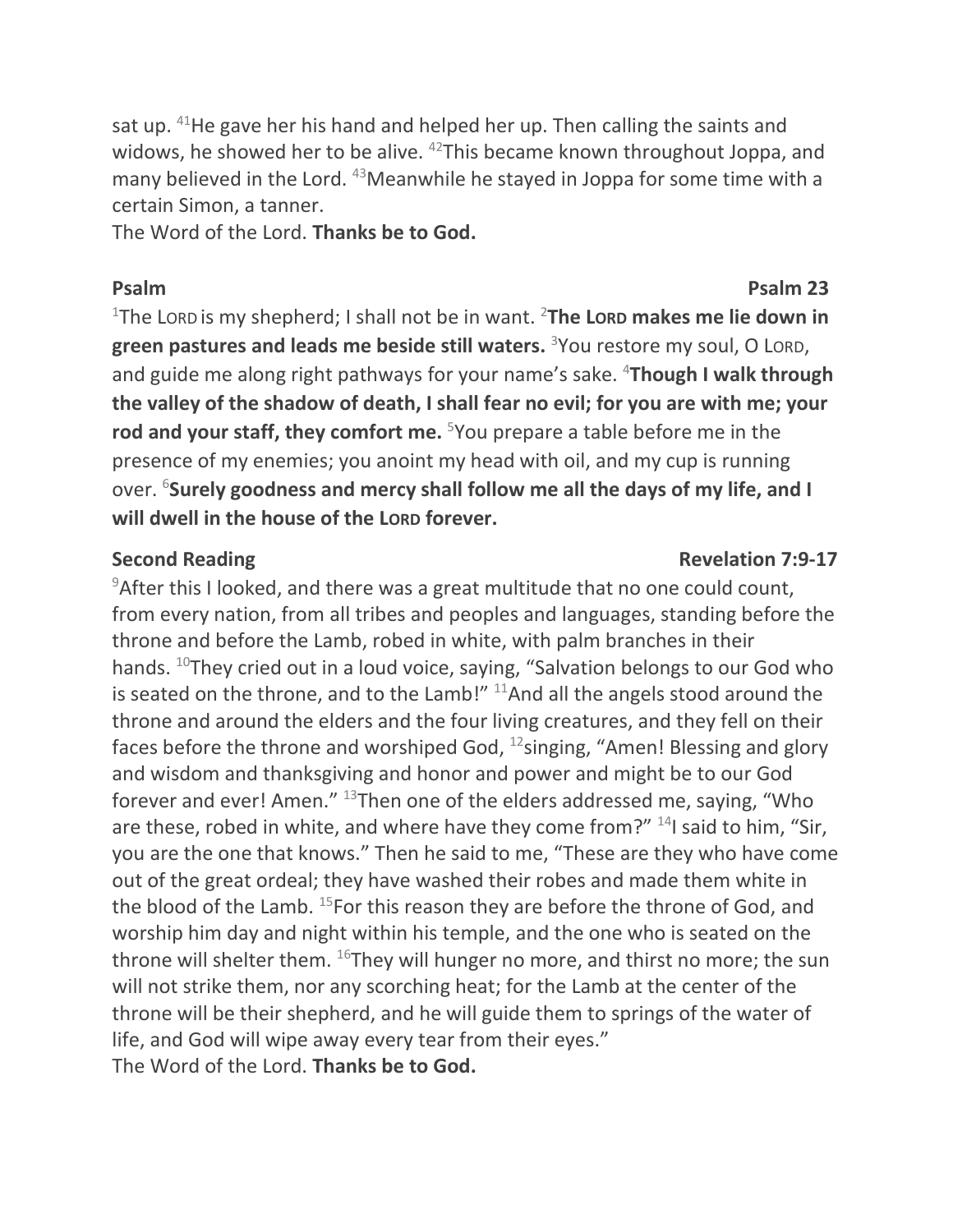### **Gospel Acclamation**

Alleluia, alleluia give thanks to the risen Lord. Alleluia, alleluia, give praise to His name.

### **Gospel John 10:22-30**

 $22$ At that time the festival of the Dedication took place in Jerusalem. It was winter,  $^{23}$  and Jesus was walking in the temple, in the portico of Solomon.  $^{24}$ So the Jews gathered around him and said to him, "How long will you keep us in suspense? If you are the Messiah, tell us plainly." <sup>25</sup>Jesus answered, "I have told you, and you do not believe. The works that I do in my Father's name testify to me;  $^{26}$ but you do not believe, because you do not belong to my sheep.  $^{27}$ My sheep hear my voice. I know them, and they follow me. <sup>28</sup>I give them eternal life, and they will never perish. No one will snatch them out of my hand. <sup>29</sup>What my Father has given me is greater than all else, and no one can snatch it out of the Father's hand. <sup>30</sup>The Father and I are one."

# **Sermon**

# **Hymn of the Day Will You Come and Follow Me ELW 798 Will You Come and Follow Me ELW**

Will you come and follow me if I but call your name? Will you go where you don't know and never be the same? Will you let my love be shown? Will you let my name be known, will you let my life be grown in you and you in me?

Will you let the blinded see if I but call your name? Will you set the prisoners free and never be the same? Will you kiss the leper clean and do such as this unseen, and admit to what I mean in you and you in me?

Will you love the "you" you hide if I but call your name? Will you quell the fear inside and never be the same? Will you use the faith you've found to reshape the world around, through my sight and touch and sound in you and you in me?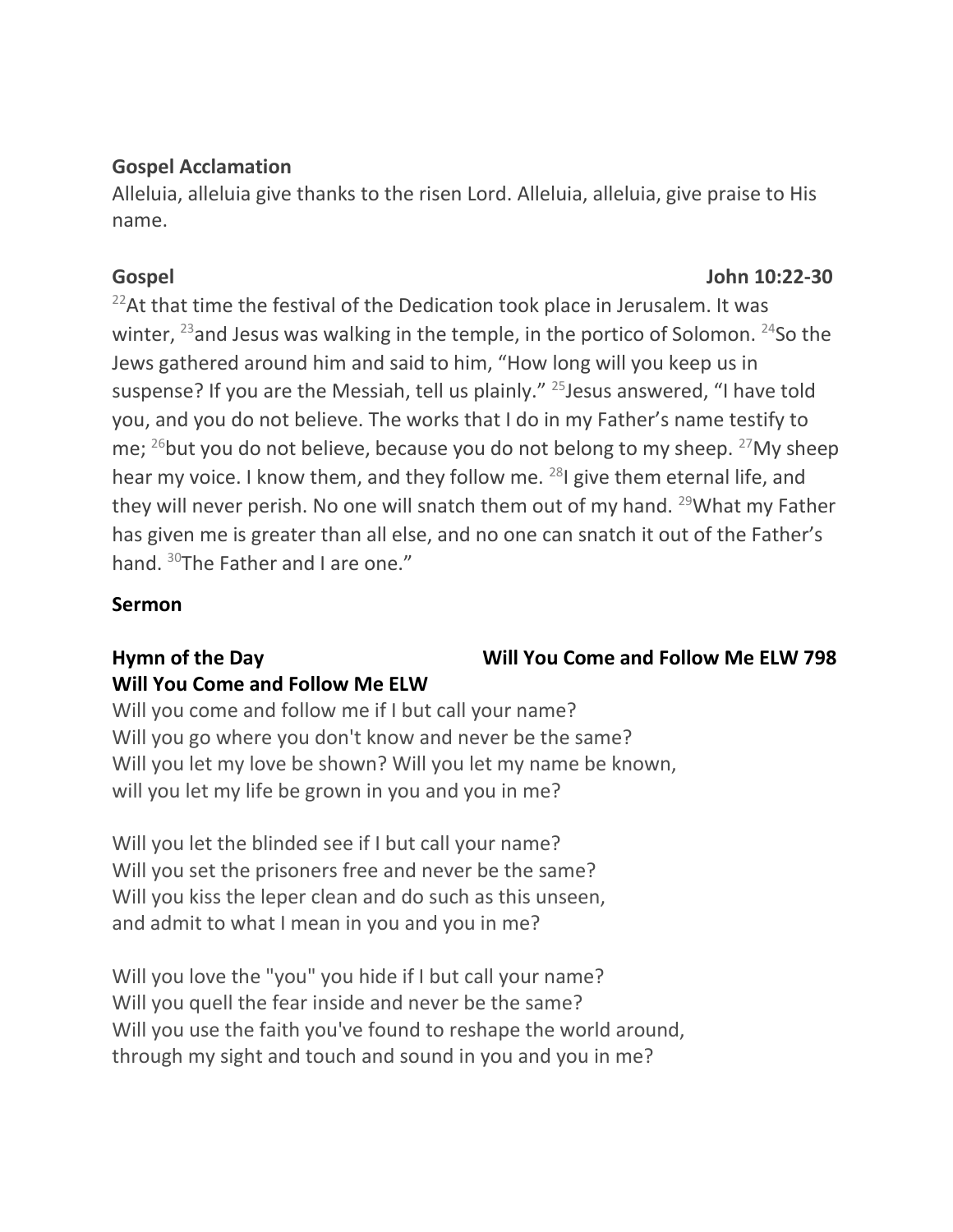### **Sunday School Teacher Appreciation**

**Peace**

**Offering** 

**Doxology**

## **Offering Prayer**

Merciful God, **our ordinary gifts seem small for such a celebration, but you make of them an abundance, just as you do with our lives. Use them for your glory and strengthen us in the risen Christ. Amen.**

## **Words of Institution**

On the night…remembering, therefore, his death, resurrection, and ascension, we await his coming in glory. Pour out upon us the Spirit of your love, O Lord, and unite the wills of all who share this heavenly food, the body and blood of Jesus Christ, our Lord; to whom, with you and the Holy Spirit, be all honor and glory, now and forever. **Amen.**

# **The Lord's Prayer**

# **Communion Distribution**

### **Post Communion Prayer**

We give you thanks, generous God, for in this bread and cup we have tasted the new heaven and earth where hunger and thirst are no more. Send us from this table as witnesses to the resurrection, that through our lives, all may know life in Jesus' name. **Amen.**

### **Benediction**

God, the Author of life, Christ, the living Cornerstone, and the life-giving Spirit of adoption, ☩ bless you now and forever. **Amen.**